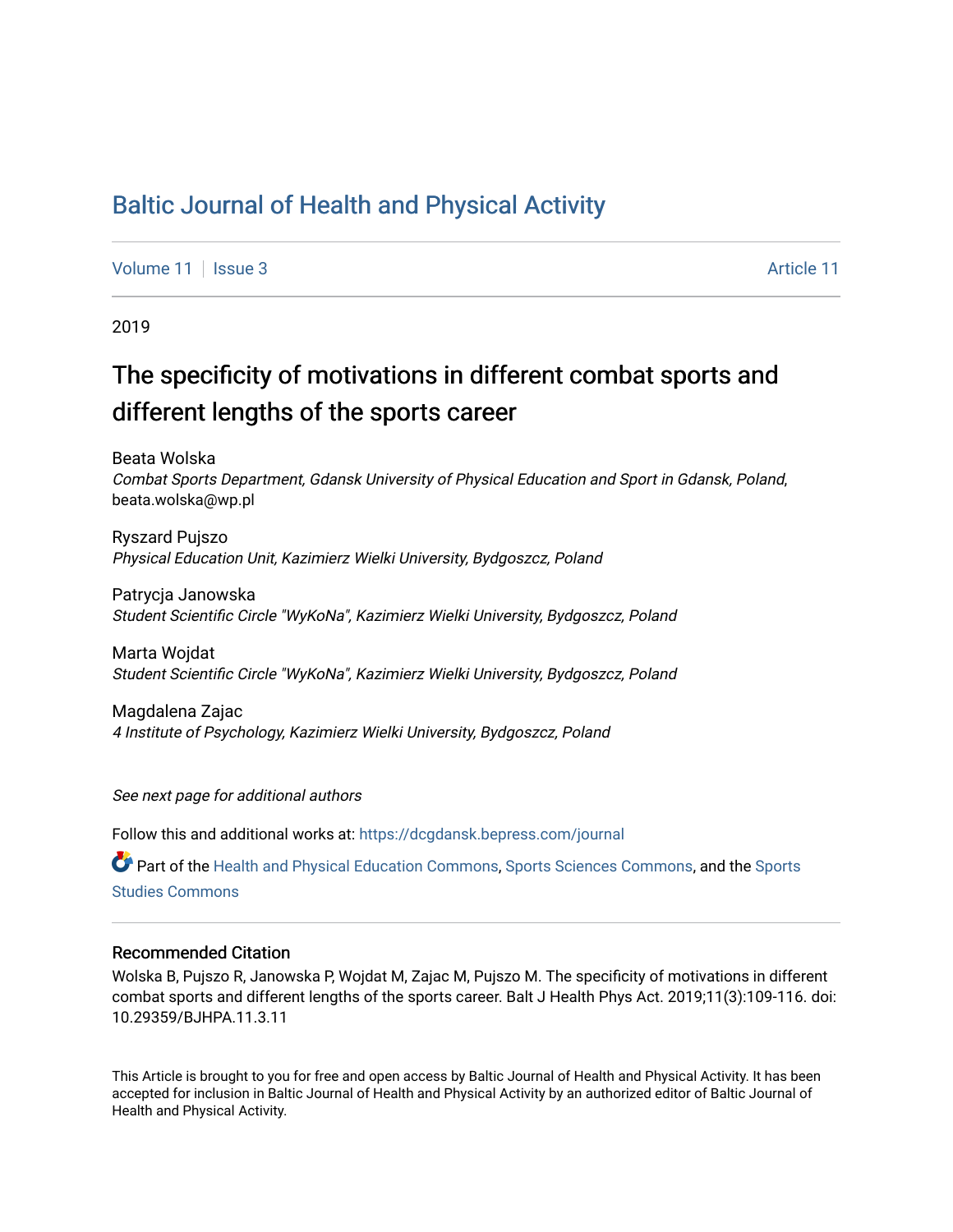### The specificity of motivations in different combat sports and different lengths of the sports career

#### Authors

Beata Wolska, Ryszard Pujszo, Patrycja Janowska, Marta Wojdat, Magdalena Zajac, and Malgorzata Pujszo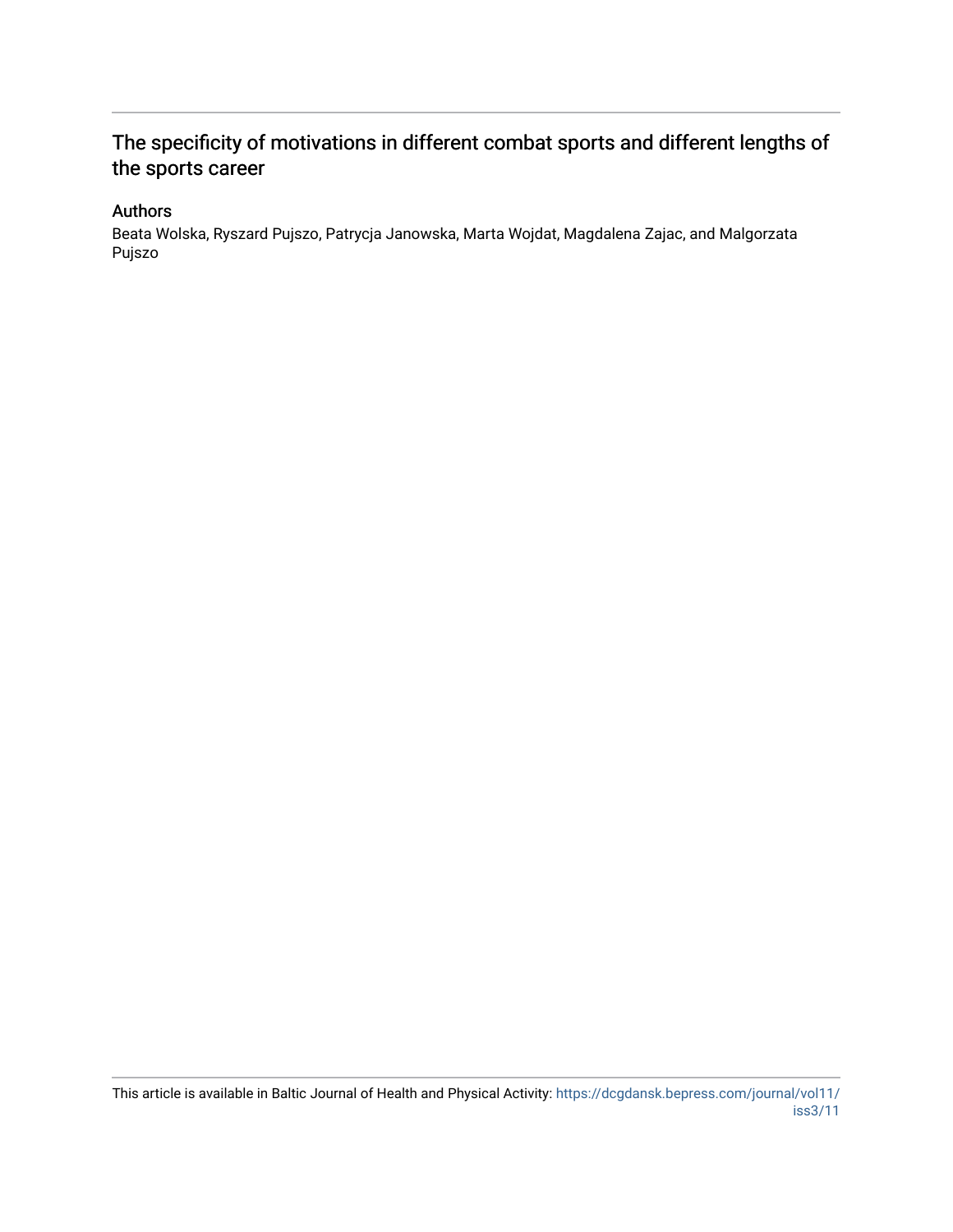# **The specificity of motivations in different combat sports and different lengths of the sports career**

**Authors' Contribution: A** Study Design **B** Data Collection

- **C** Statistical Analysis
- **D** Data Interpretation
- **E** Manuscript Preparation
- **F** Literature Search
- **G** Funds Collection

ı

Г

**Beata Wolska1 ABCDEFG, Ryszard Pujszo2 ABCDEFG, Patrycja Janowska3 ABCDEFG, Marta Wojdat3 ABCDEFG, Magdalena Zając4 ABCDEFG, Małgorzata Pujszo<sup>5</sup> ABCDEFG** 

<sup>1</sup> Combat Sports Department,

- Gdansk University of Physical Education and Sport in Gdansk, Poland
- 2 Physical Education Unit, Kazimierz Wielki University, Bydgoszcz, Poland
- <sup>3</sup> Student Scientific Circle "WyKoNa", Kazimierz Wielki University, Bydgoszcz, Poland
- 4 Institute of Psychology, Kazimierz Wielki University, Bydgoszcz, Poland
- 5 University of Economy in Bydgoszcz, Poland

| abstract                     |                                                                                                                                                                                                                                                                                                                                                                                                                                                                                                                                                                                                                                                                                                                                                                                                                                                                           |
|------------------------------|---------------------------------------------------------------------------------------------------------------------------------------------------------------------------------------------------------------------------------------------------------------------------------------------------------------------------------------------------------------------------------------------------------------------------------------------------------------------------------------------------------------------------------------------------------------------------------------------------------------------------------------------------------------------------------------------------------------------------------------------------------------------------------------------------------------------------------------------------------------------------|
| <b>Background:</b>           | Motivation is one of the predictors of human performance - including training and striving for perfection.<br>Therefore, an analysis of the problem of motivation in martial arts and combat sports is particularly<br>important, as it results in vital issues for many fields of science, including psychology of sport, sociology<br>or theory of physical education. The aim of the study was to compare motivation in combat sports<br>based on the example of judo and Brazilian jiu-jitsu athletes.                                                                                                                                                                                                                                                                                                                                                                |
| <b>Material and methods:</b> | Seventy persons of all ages participated in a study conducted in February and March 2018 among<br>males practising judo and Brazilian ju-jitsu. Information was collected with a use of the Motivation<br>Questionnaire by P.C. Terry and A. Fowles in the Polish adaptation by Stanisław Sterkowicz. In order<br>to compare the obtained values in the tested groups, the f-parametric test (for variance) and the<br>t-parametric test (for differences) were used.                                                                                                                                                                                                                                                                                                                                                                                                     |
| <b>Results:</b>              | Significant differences in the components of motivation between men training judo and men training<br>Brazilian jiu-jitsu were noted.                                                                                                                                                                                                                                                                                                                                                                                                                                                                                                                                                                                                                                                                                                                                     |
| <b>Conclusions:</b>          | Training both judo and Brazilian jiu-jitsu gives people a sense of good health and physical fitness and a<br>sense of independence.                                                                                                                                                                                                                                                                                                                                                                                                                                                                                                                                                                                                                                                                                                                                       |
| Key words:                   | judo, Brazilian jiu-jitsu, sports career quality, motivation questionnaire, professional sports career.                                                                                                                                                                                                                                                                                                                                                                                                                                                                                                                                                                                                                                                                                                                                                                   |
| article details              |                                                                                                                                                                                                                                                                                                                                                                                                                                                                                                                                                                                                                                                                                                                                                                                                                                                                           |
|                              |                                                                                                                                                                                                                                                                                                                                                                                                                                                                                                                                                                                                                                                                                                                                                                                                                                                                           |
|                              | Article statistics: Word count: 2,438; Tables: 2; Figures: 4; References: 22                                                                                                                                                                                                                                                                                                                                                                                                                                                                                                                                                                                                                                                                                                                                                                                              |
|                              | Received: June 2019; Accepted: September 2019; Published: September 2019                                                                                                                                                                                                                                                                                                                                                                                                                                                                                                                                                                                                                                                                                                                                                                                                  |
|                              | Full-text PDF: http://www.balticsportscience.com<br><b>Copyright</b> © Gdansk University of Physical Education and Sport, Poland                                                                                                                                                                                                                                                                                                                                                                                                                                                                                                                                                                                                                                                                                                                                          |
|                              | Indexation: Celdes, Clarivate Analytics Emerging Sources Citation Index (ESCI), CNKI Scholar (China National Knowledge<br>Infrastructure), CNPIEC, De Gruyter - IBR (International Bibliography of Reviews of Scholarly Literature in<br>the Humanities and Social Sciences), De Gruyter - IBZ (International Bibliography of Periodical Literature<br>in the Humanities and Social Sciences), DOAJ, EBSCO - Central & Eastern European Academic Source, EBSCO<br>- SPORTDiscus, EBSCO Discovery Service, Google Scholar, Index Copernicus, J-Gate, Naviga (Softweco, Primo<br>Central (ExLibris), ProQuest - Family Health, ProQuest - Health & Medical Complete, ProQuest - Illustrata: Health<br>Sciences, ProQuest - Nursing & Allied Health Source, Summon (Serials Solutions/ProQuest, TDOne (TDNet), Ulrich's<br>Periodicals Directory/ulrichsweb, WorldCat (OCLC) |
|                              | Funding: This research received no specific grant from any funding agency in the public, commercial, or not-for-profit sectors.                                                                                                                                                                                                                                                                                                                                                                                                                                                                                                                                                                                                                                                                                                                                           |
|                              | <b>Conflict of interests:</b> Authors have declared that no competing interest exists.                                                                                                                                                                                                                                                                                                                                                                                                                                                                                                                                                                                                                                                                                                                                                                                    |
| <b>Corresponding author:</b> | Corresponding author: Dr Beata Wolska, Gdansk University of Physical Education and Sport, ul. Kazimierza Górskiego 1,<br>80-336 Gdansk, Poland, e- mail: beata.wolska@wp.pl                                                                                                                                                                                                                                                                                                                                                                                                                                                                                                                                                                                                                                                                                               |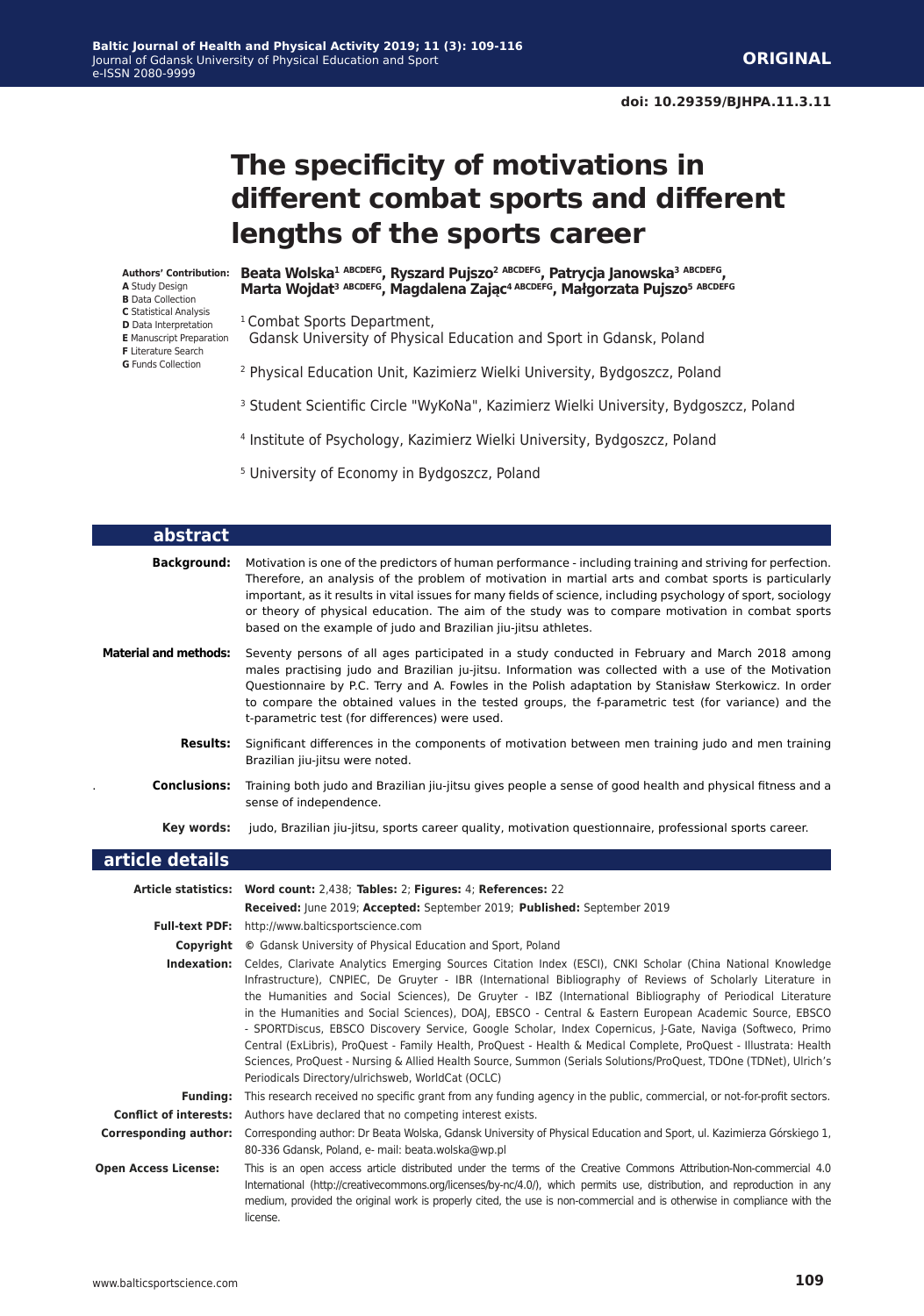### **introduction**

Motivation is one of the most interesting problems in sport; among others, it is motivation that determines the effectiveness of training and the desire to strive for perfection. Given the importance of these consequences for athletes, researchers' interest in motivation associated with sport is understandable. Improving athletes' performance requires a selection of appropriate motivational techniques. This, however, necessitates knowledge about which psychological motives determine an individual's participation in sports competition and about the importance of achieving a desired objective in the chosen activity [1]. Several conceptual perspectives have been proposed to understand athletes' motivation better. According to the first one, the Yerkes-Dodson law, we act the best – the most smoothly and the most effectively – when the level of motivation is optimal. However, according to the cognitive evaluation theory, people's motivation changes depending on changes in their perception of competence and self-determination [2]. Therefore, tools enabling an assessment of an athlete's motivation are indispensable: owing to them, work on its level will be much more effective. Psychologists distinguish extrinsic and intrinsic motivation as well as amotivation as the basis of this construct. Physical activity is undertaken because of intrinsic rather than extrinsic motivation, although sometimes external factors are used to increase intrinsic motivation [3]. Athletes who participate in sport because they feel the pressure to be in good shape for aesthetic reasons and feel embarrassed when they are not at their best are an example of the introduced regulation. Among the most important motives for engaging in physical activity in the studies by Walczak and Tomczak [4], experiencing stimulation and improvement were mentioned. Tasiemski pointed out in his research that the benefits of practising sports include such factors as raising self-esteem and self-confidence [5].

Therefore, an analysis of the problem of motivation in martial arts and combat sports is particularly important, as it results in vital issues for many fields of science, including psychology of sport, sociology or theory of physical education. Kostorz [6] analysed the problem of motivation in martial arts and combat sports based, among others, on the example of judo depending on the type of physical activity, the training level and gender. The results of hitherto studies have revealed that the aspect associated with improving health and obtaining high physical fitness was one of the key factors influencing the decision to take up a martial art or a combat sport [6].

Since psychological issues are an essential component of psychological research conducted on athletes, and their results translate into practical coaching actions [7, 8, 9, 10], the results of the analysis of motivation can be used both in sports praxis and in developing effective ways to motivate persons to take up recreational effort. Unsurprisingly, then, the number of scientific publications on this issue has been rising for many years. Although pragmatists in various fields give motivation to the rightful place, it is still an understudied area.

#### **material and methods**

The study, conducted in February and March 2018 among Gdańsk and Bydgoszcz males practising judo (hereinafter: the Judo group) and Brazilian jiu-jitsu (hereinafter: the BJJ group), involved 70 persons of all ages who were active professional athletes, coaches, and recreational athletes (35 Judo and 35 BJJ).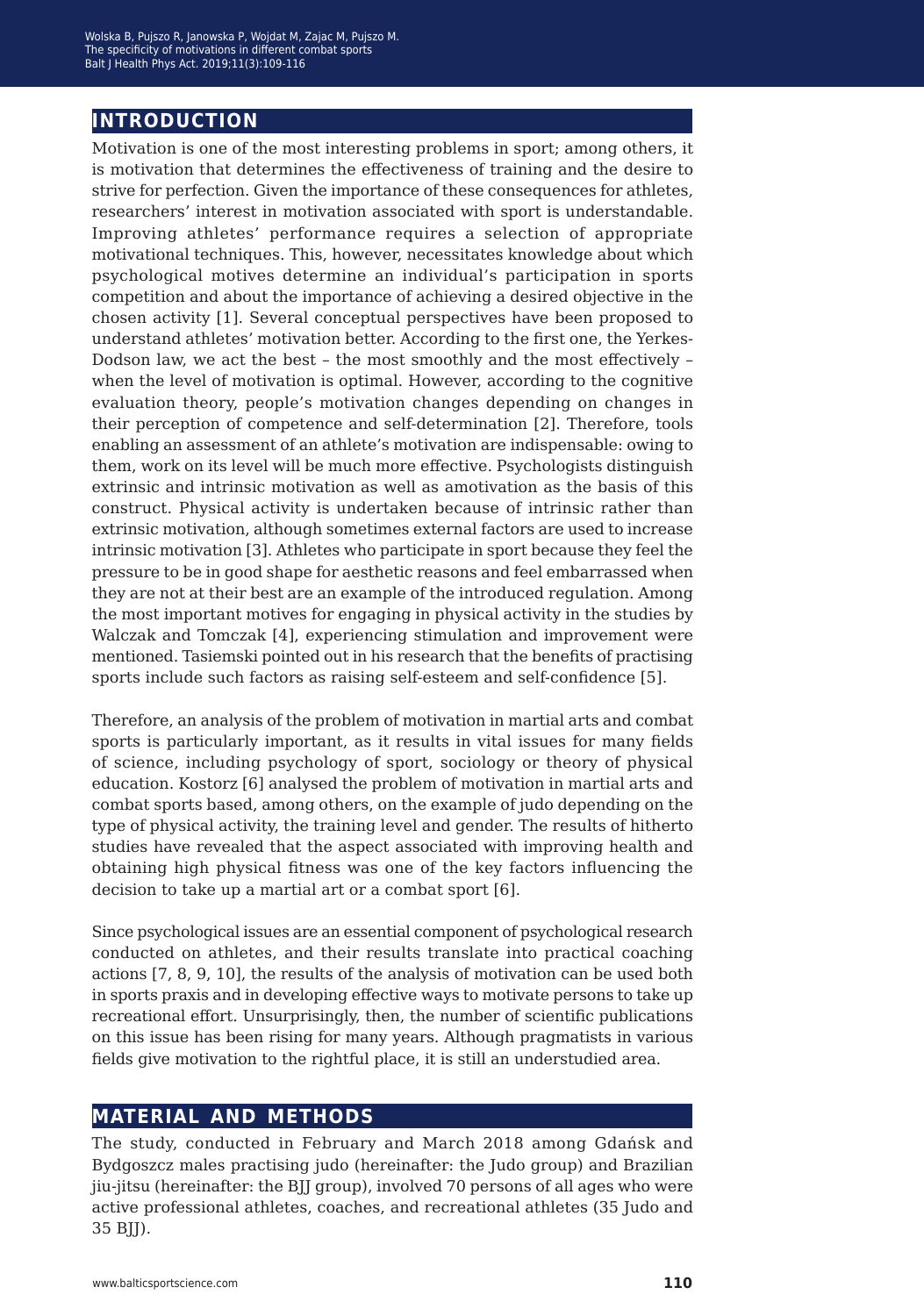The data were collected through the Motivation Questionnaire in Sport by Terry and Fowles in the Polish adaptation by Stanisław Sterkowicz. The following motivation groups/components were analysed: excellence, affiliation, stress, independence, health and fitness, extrinsic success, power, intrinsic success, aggression. The survey was accompanied by standard questions on the quality and the length of a sports career. The collected data were statistically developed with a use of Excel 2007 and Statistica v. 12.0 software. The f-parametric test (for variance) and the t-parametric test (for differences) were used to compare the values obtained in the examined groups. The significance of the differences was defined at  $p < 0.05$ . The graphs for variables present trend lines and the R2 coefficient of determination. The motivation profile was projected for each of the examined group.

#### **results**

The results for the measure of total motivation (Total Motivation) and its components (Excellence, Affiliation, Stress, Independence, Health & Fitness, Extrinsic Success, Power, Intrinsic Success, Aggression) are shown in Table 1, while the numerical values of relative differences are shown in Table 2.

Table 1. Numerical values of total motivation and its components, measured for both of the studied groups (Judo, BJJ)

| Components of<br><i>motivation</i><br>Group | Excellence<br>(pts) | Affiliation<br>(pts) | <b>Stress</b><br>(pts) | Indepen-<br>dence<br>(pts) | Health &<br><b>Fitness</b><br>(pts) | Extrinsic<br>success<br>(pts) | Power<br>(pts) | Intrinsic<br>success<br>(pts) | Aggression<br>(pts) | Total<br>Motivation |
|---------------------------------------------|---------------------|----------------------|------------------------|----------------------------|-------------------------------------|-------------------------------|----------------|-------------------------------|---------------------|---------------------|
| Judo                                        | $25.3*$             | $23.9*$              | 24.6                   | $26.5*$                    | $27.6*$                             | $20.1*$                       | $21.2*$        | $18.3*$                       | 13.9                | 200.6*              |
|                                             | ±4.4                | ±3.8                 | ±4.1                   | ±3.6                       | ±3.1                                | ±2.9                          | ±3.1           | ±2.3                          | ±1.8                | ±32.8               |
| BJJ                                         | $22.1*$             | $20.3*$              | 22.3                   | $23.5*$                    | $24.4*$                             | $12.5*$                       | $16.7*$        | $13.3*$                       | 12.1                | 163.4*              |
|                                             | ±3.9                | ±3.6                 | ±4.0                   | ±3.9                       | ±3.5                                | ±1.6                          | ±2.6           | ±1.9                          | ±1.7                | ±31.7               |

 $*$  Statistical differences significant at the level of  $p < 0.05$  for values in the same columns

| Components of<br>motivation<br>Group   | Excellence<br>(pts) | Affiliation<br>(pts) | <b>Stress</b><br>(pts) | Indepen-<br>dence<br>(pts) | Health &<br><b>Fitness</b><br>(pts) | Extrinsic<br><b>SUCCESS</b><br>(pts) | Power<br>(pts) | Intrinsic<br><b>SUCCESS</b><br>(pts) | Aggression<br>(pts) | Total<br>Motivation |
|----------------------------------------|---------------------|----------------------|------------------------|----------------------------|-------------------------------------|--------------------------------------|----------------|--------------------------------------|---------------------|---------------------|
| Significance of<br>differences<br>Judo | $0.011*$            | $0.008*$             | 0.057                  | $0.008*$                   | $0.0001*$                           | $0.0001*$                            | $0.0001*$      | $0.0001*$                            | 0.17                | $0.0001*$           |
| Relative difference<br>Judo/BJJ $(\%)$ | 12.6                | 14.7                 | 9.2                    | 11.4                       | 11.6                                | 37.9                                 | 21.3           | 27.2                                 | 13.0                | 18.6                |

Table 2. Relative differences between total motivation and its component measured for both of the studied groups (Judo, BJJ)

\* Statistical differences significant at the level of  $p < 0.05$  for values in the same columns

The collected data are shown in graphs (Figure 1–4).

The graph in Figure 1 shows that the course of the motivational profile in both the BJJ and Judo groups is very similar, while in the Judo group all components of motivation have higher values than in the BJJ group.

In both of the tested groups, "Health & Fitness" and "Independence" are the dominant components of motivation, while the "Aggression" component of motivation is the least important.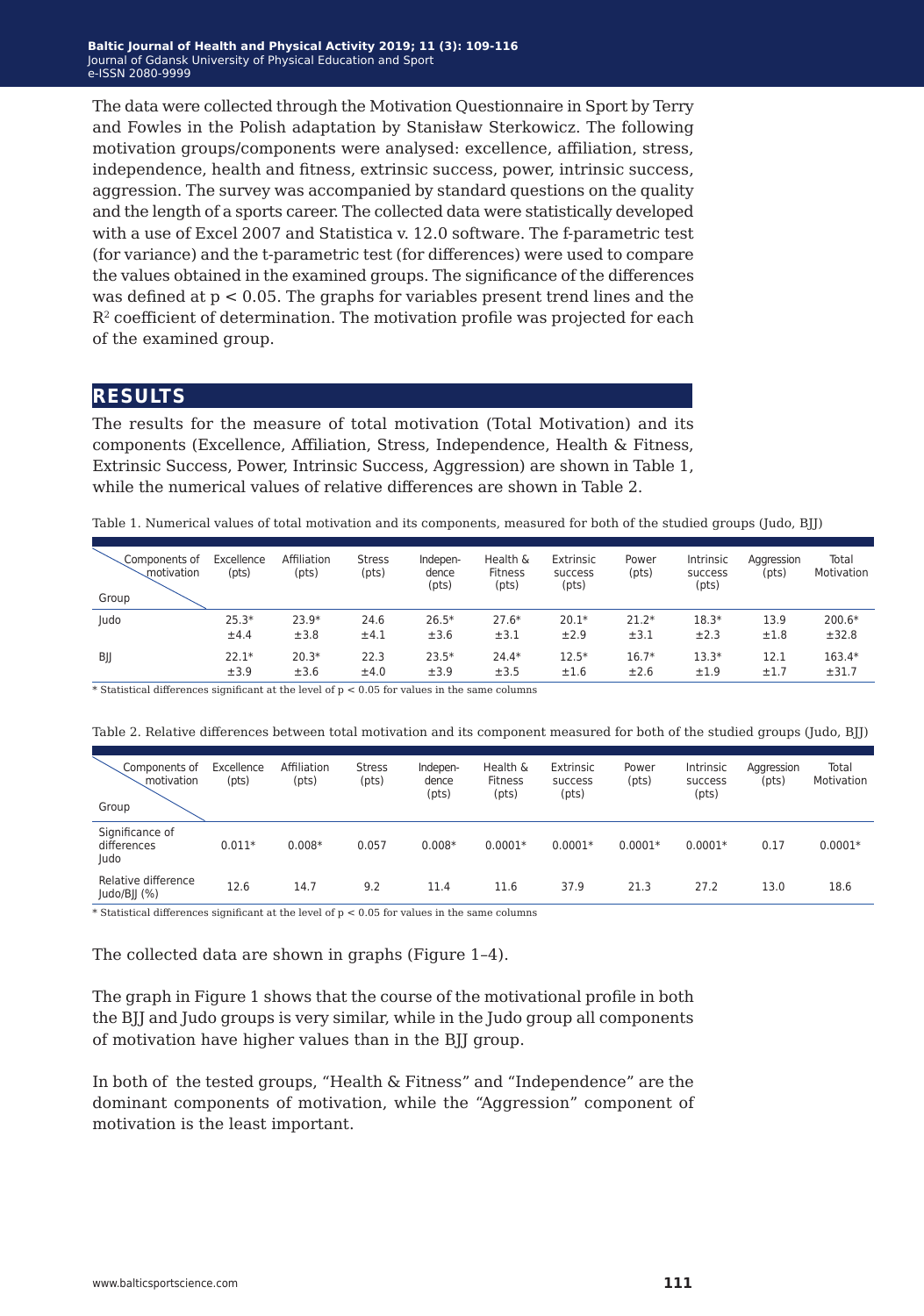



Simultaneously, it is clear in the graph presented in Figure 2 that the greatest difference between components of motivation between the Judo group and the Brazilian Jiu-Jitsu group occurs for the values of "Extrinsic Success" and "Intrinsic Success", while the slightest difference in the components of motivation occurs for the value "Stress".

The graph presented in Figure 2 shows that the greatest difference between components of motivation between the Judo group and the Brazilian Jiu-Jitsu group occurs for the values "Extrinsic success", "Intrinsic success", and "Power", while the slightest difference in motivation components occurs for the value "Stress".





The graph in Figure 3 indicates a positive relationship of the sense of independence with an increase in the length of the total sports career in the judo group at a statistically significant level  $R^2 = 0.52$  and the absence of such a correlation in the Brazilian Jiu-Jitsu group.

www.balticsportscience.com **112**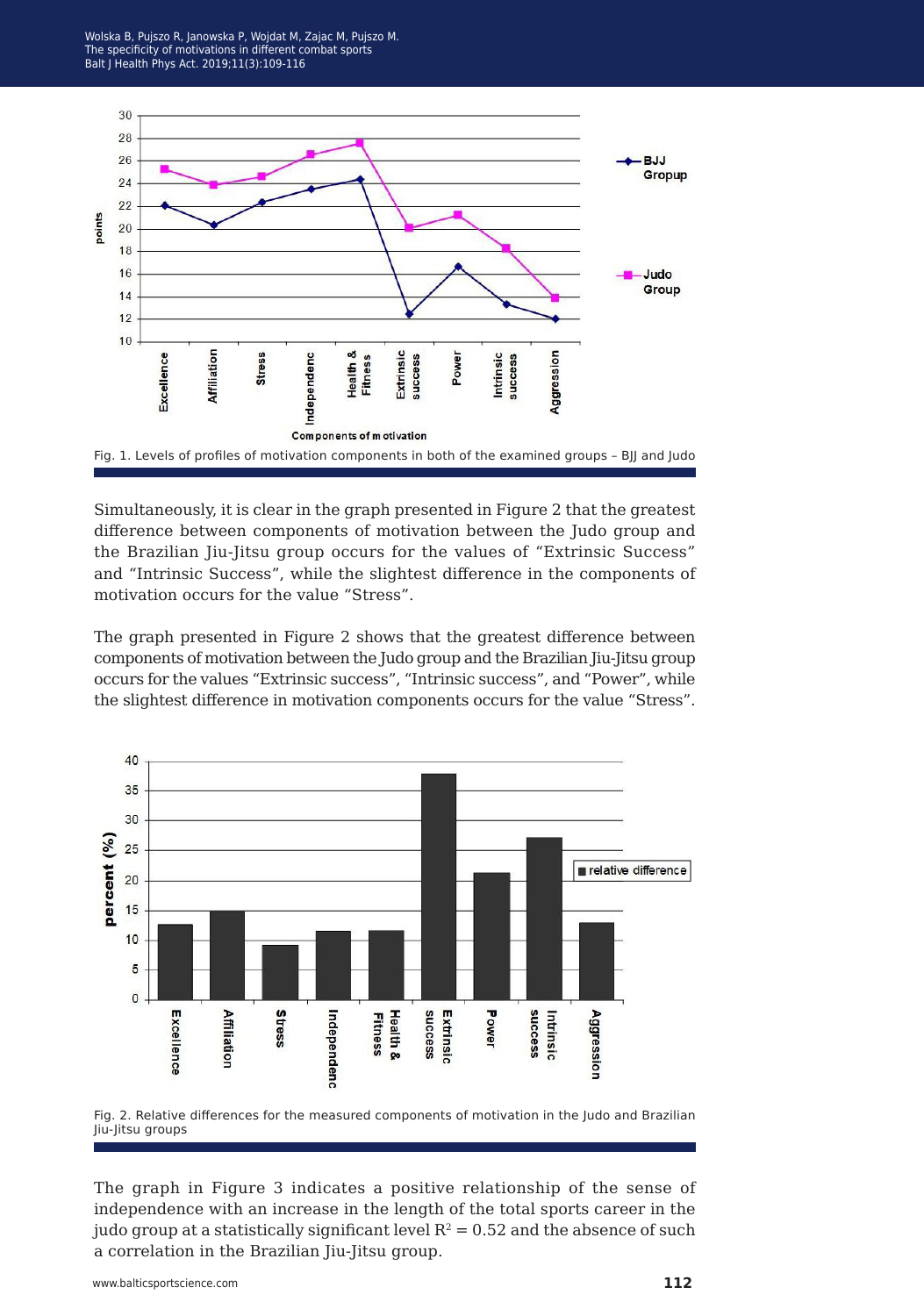

Fig. 3. Change in the value of the sense of independence (motivation component) in the function of the total length of a sports career in the group of athletes practising judo and in the group of athletes practising Brazilian jiu-jitsu

It should be noted, however, that the coefficient of determination  $R^2 = 0.23$ in the Brazilian Jiu Jitsu group is close to statistical significance, and the trend line is of the same type as for the of Judo group (logarithmic).

The graph in Figure 4 shows a positive correlation between the sense of health and physical fitness and an increase in the length of the overall athletic career in the judo group at a statistically significant level of  $R^2 = 0.45$  and a lack of such a correlation in the Brazilian Jiu-Jitsu group.



Fig. 4. Change in the value of the sense of health and fitness (motivation component) in the function of the total length of a sports career in the group of athletes practising judo and in the group of athletes practising Brazilian jiu-jitsu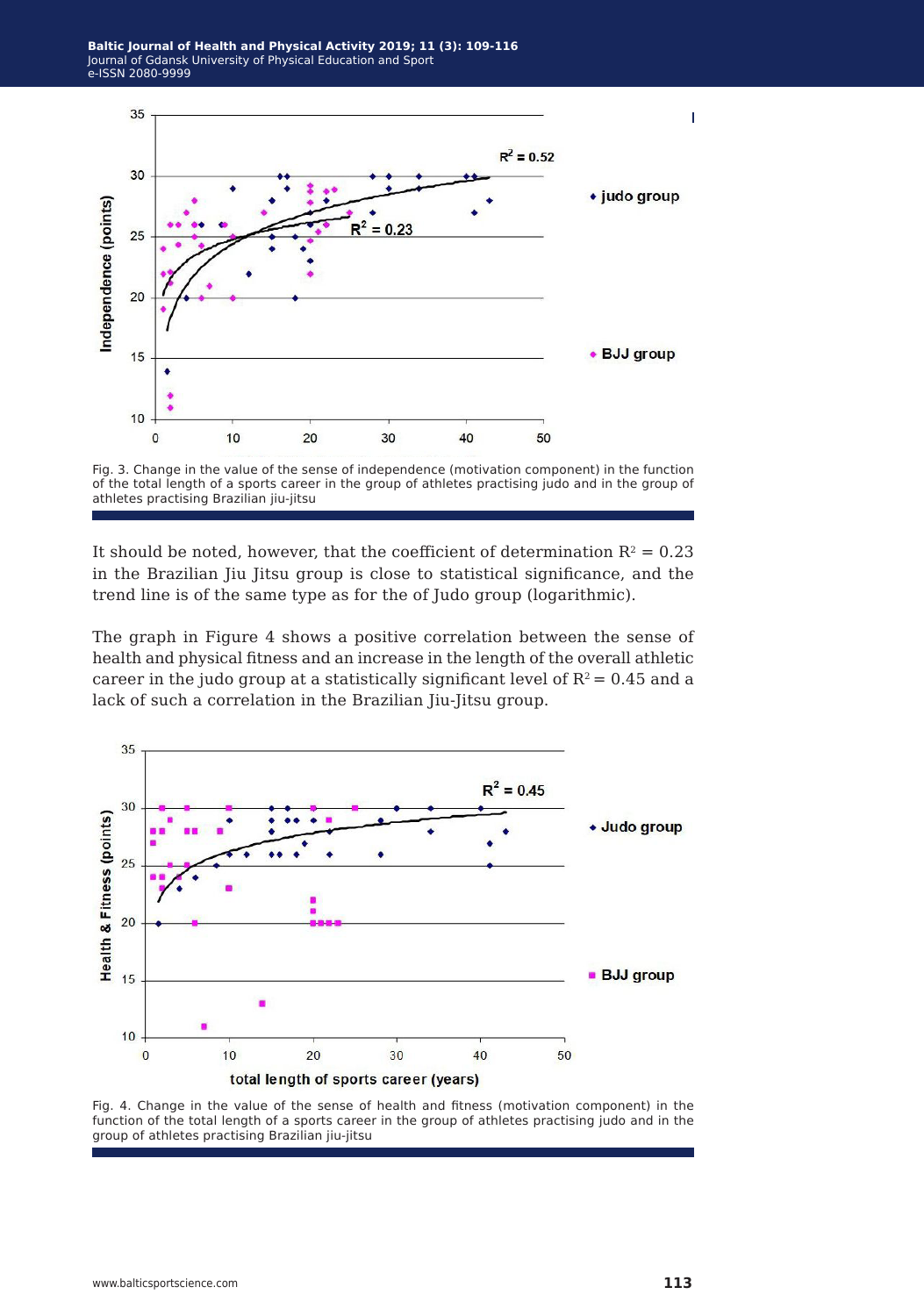#### **discussion**

Numeric data indicate that the total motivation for training a selected sport is higher in a statistically significant way in the group of persons practising judo than in the group of people practising Brazilian jiu-jitsu. At the same time, a comparison of motivation components, indicates that the seven components are significantly higher in the Judo group, and only the components of motivation "Stress" and "Aggression" are at a statistically similar level.

It also follows that the dominant components of motivation in both the judo group and the Brazilian Jiu-Jitsu group are "Independence" and "Health & Fitness". The calculated relative differences shown indicate that the components of motivation "Extrinsic success", "Power", and "Intrinsic success" differentiate the judo group from the Brazilian Jiu-Jitsu group the most.

We observe growing trend of a change in the value of the sense of independence (Independence) in the function of the total length of a sports career at a statistically significant level  $(R^2 = 0.52)$  in the group of people practising judo, and close to statistical significance ( $R^2 = 0.23$ ) in the BIJ group. As previous studies show, there is a significant relationship between the quality of a competitive career and the point score in judokas' self-esteem, and a relationship between the duration of the competitive career and the point result in self-esteem [11]. On this basis, it can be concluded that both independence and self-esteem are closely related and dependent on the length of the sports career. Personal development, striving for individual satisfaction, happiness and pleasure are manifestations of the successively evolving individualistic orientation determining independence and supporting the development of an individual's motivation [12].

Positive relationship between the sense of health and fitness ("Health & Fitness") and an increase in the length of the total sports career in the Judo group at a statistically significant level and a lack of such a correlation in the Brazilian Jiu-Jitsu group was observed. Research indicates that, along with age, awareness of oneself and one's achievements increases just as self-esteem. Therefore, the ability to know oneself, thus self-awareness and a sense of identity, is an important or even the most important aspect of consciousness. The significance of this aspect of consciousness comes from the fact that conscious perception of anything to some extent always means self-perception [13]. Man learns about himself/herself in various forms of his/her own existence, also when overcoming fears and facing an opponent in a combat sport. Exploring the world and existing in the world are ways of learning one's Ego. The human Ego manifests itself in the world through objects surrounding it, through social relations, and as a self-learning entity. Therefore, physical fitness is strongly linked to staying healthy and fit, which further promotes motivation for more activities [14]. This dependence can also be seen in Figure 3 and 4, which both indicate "Health & Fitness" and "Independence" as the dominant components of motivation in both of the tested groups, with the "Aggression" component of motivation being the least important element. Such a correlation was already observed among judokas in Sterkowicz's studies conducted 25 years ago and is still the most important component of motivation for taking up training [6].

Research conducted in the following years in a variety of combat sports has also pointed to the importance of "Health & Fitness" as a motivator for training [15]. The sense of independence is strongly connected with the human perception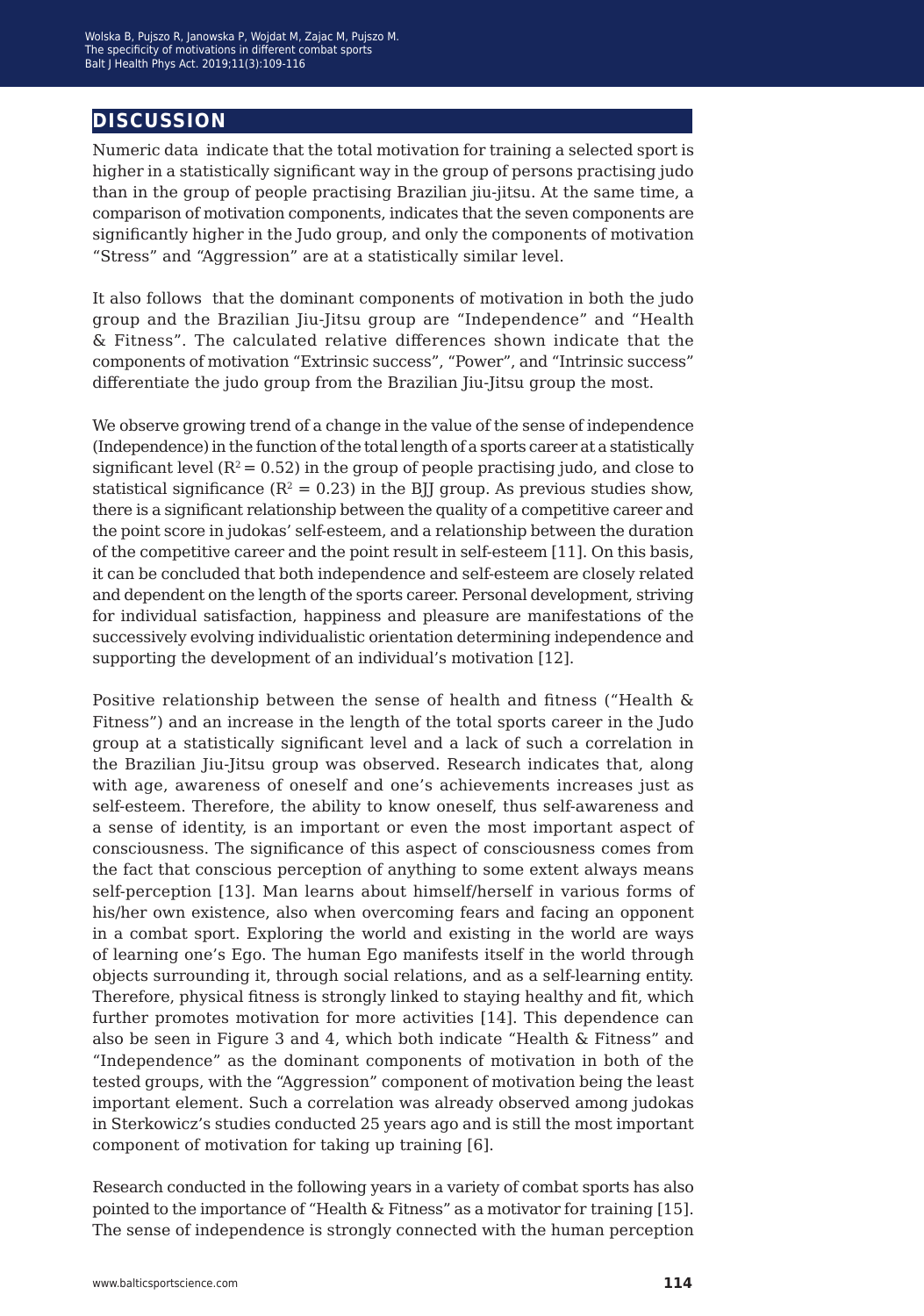of health and fitness. On the one hand, independence is understood by the subjects as daily activities performed without others' help, i.e. functional fitness; on the other and, as self-sufficiency, i.e. a lack of a need for material support [16]. Being the least important motivator, aggression testifies to judokas' compatibility with the Bushido code of conduct, which perceives aggression as behaviour unworthy of a warrior [17, 18]. Figure 4 shows that the largest difference in the components of motivation between the Judo group and the Brazilian Jiu-Jitsu group occurs for the values "Extrinsic success", "Intrinsic success", and "Power", while the smallest difference was noted in the value of the component of motivation "Stress". Earlier reports [2] signalled similar results suggesting an increase in these motivators in the Judo group. This confirms earlier reports that physical activity shows positive correlations with many character traits, such as temperament, the sense of effectiveness of actions, self-confidence and others [19]. It is important, therefore, to remember the influence of codes and rules pertaining to individual martial arts on motivation and its constructs [18].

The greatest relative differences shown in figure for the measured components of motivation in the Judo and the Brazilian Jiu-Jitsu groups were for: "Extrinsic success", "Intrinsic success", and "Power". One can attempt to explain this by a greater prestige of Judo discipline, which is an Olympic sport. It should be noted, however, that judo players' striving for success, which is manifested by "Extrinsic success", was already signalled in earlier studies [20]. The graph for the profile of motivation presented in Figure 1 shows a very similar course of the profile lines, yet at a higher level for the group of persons practising judo. This suggests the same course of the process of motivation in both the examined groups, but at a higher level in the Judo group. Still, it should be noted that long-term studies show a large variation in psychological profiles of people practising judo and the fact that researchers are lacking sufficient tools to define motivational profiles for combat sports athletes [21, 22].

#### **conclusions**

- 1. Higher total motivation for sports training in the judo group than in the Brazilian jiu-jitsu group suggests a positive impact of judo being part of the Olympic sports group.
- 2. A similar course of the motivational profile lines and the identical dominant components of motivation indicate the identical course of the motivation process for practising both judo and Brazilian jiu-jitsu, which, however, runs at different levels.
- 3. Both judo and Brazilian jiu-jitsu training gives people a sense of good health and physical fitness, and a sense of independence.

#### **references**

- [1] Bojkowski Ł. Motywacja kobiet trenujących zespołowe gry sportowe [The motivation of women practising team sports games]. Rozprawy Naukowe Akademii Wychowania Fizycznego we Wrocławiu; 2017;58:38-45. Polish.
- [2] Kostorz K. Motywacja w sztukach i sportach walki na przykładzie judo i Pszczyńskiej Sztuki Walki [Motivation in martial arts and combat sports based on the example of judo and Pszczyna martial art]. Rozprawy Naukowe Akademii Wychowania Fizycznego we Wrocławiu. 2016;51:106-116. Polish.
- [3] Vallerand RJ, Losier GF. Anintegrative analysis of intrinsic and extrinsic motivation in sport. J Appl Sport Psychol. 1999;11(1):142-169. <https://doi.org/10.1080/10413209908402956>
- [4] Walczak M, Tomczak M. Poczucie jakości życia jako efekt zaspokojenia potrzeb psychologicznych i zróżnicowania motywacji do aktywności fizycznej [A sense of the quality of life as a result of meeting psychological needs and diversifying motivation for physical activity]. Zeszyty Naukowe Uniwersytetu Szczecińskiego. Ekonomiczne problemy usług. 2011;78:219-240. Polish.